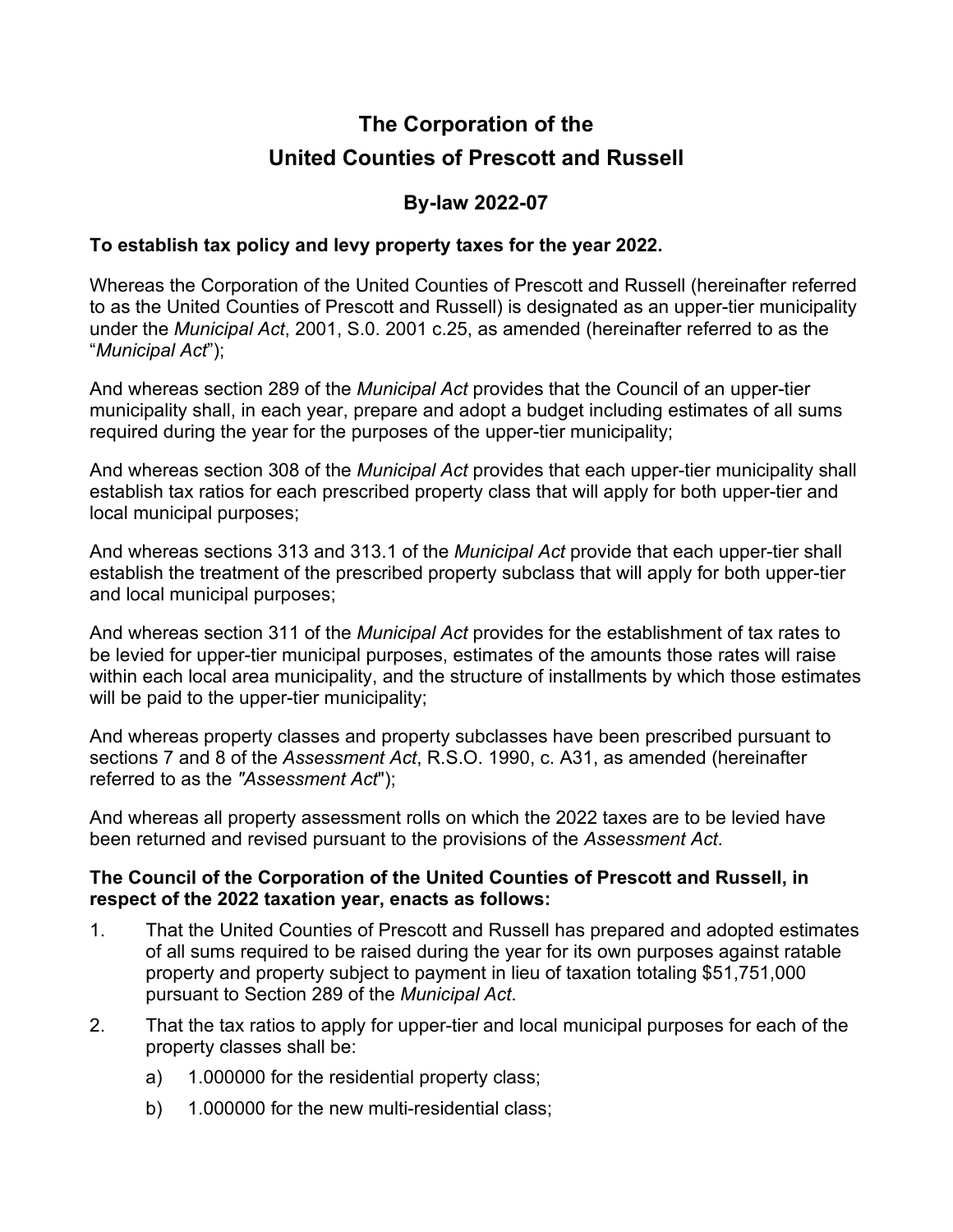- c) 0.250000 for the farmland class;
- d) 0.250000 for the managed forest class;
- e) 1.600000 for multi-residential class;
- f) 1.440999 for the commercial class;
- g) 2.620229 for the industrial broad class;
- h) 2.446892 for the industrial residual class;
- i) 3.500000 for the large industrial class;
- j) 1.000000 for the landfill class; and
- k) 1.415789 for the pipeline class;
- 3. That in accordance with subsection 313(1.3) of the *Municipal Act*, no tax rate reductions shall be applied to the vacant or excess land subclasses prescribed under paragraphs 2 or 3 of subsection 8(1) of the *Assessment Act*;
- 4. That the tax rates that would otherwise be levied for upper-tier and local municipal purposes for the subclasses prescribed under paragraph 1 of subsection 8(1) of the *Assessment Act* shall be reduced as follows;
	- a) For the first subclass of farmland awaiting development in the residential/farm property class by 75 per cent;
	- b) For the first subclass of farmland awaiting development in all other classes by the percentage required so that the tax rate matches the tax rate for the first subclass of in the residential/farm property class;
	- c) For the second subclass of farmland awaiting development for all property classes by 25 per cent.
- 5. That each local area municipality within the United Counties of Prescott and Russell shall levy on all property ratable for upper-tier purposes the tax rates set out in Schedule A attached hereto and forming part of this by-law.
- 6. That each local area municipality within the United Counties of Prescott and Russell shall impose on all property eligible for a payment in lieu of taxation for upper-tier purposes the rates set out in Schedule B attached hereto and forming part of this bylaw.
- 7. That in accordance with subsection 311(11) of the *Municipal Act*, the United Counties of Prescott and Russell has prepared estimates of the taxes and payments in lieu of tax to be raised for upper-tier municipal purposes within each local area municipality and said estimates are set out in Schedule C attached hereto and forming part of this by-law.
- 8. That pursuant to sections 311 and 322 of the *Municipal Act*, and Ontario Regulation 382/98 made under that Act, the amounts raised by the local area municipalities in accordance with this by-law shall be paid to the United Counties of Prescott and Russell in accordance with Schedule C of this By-Law and the following: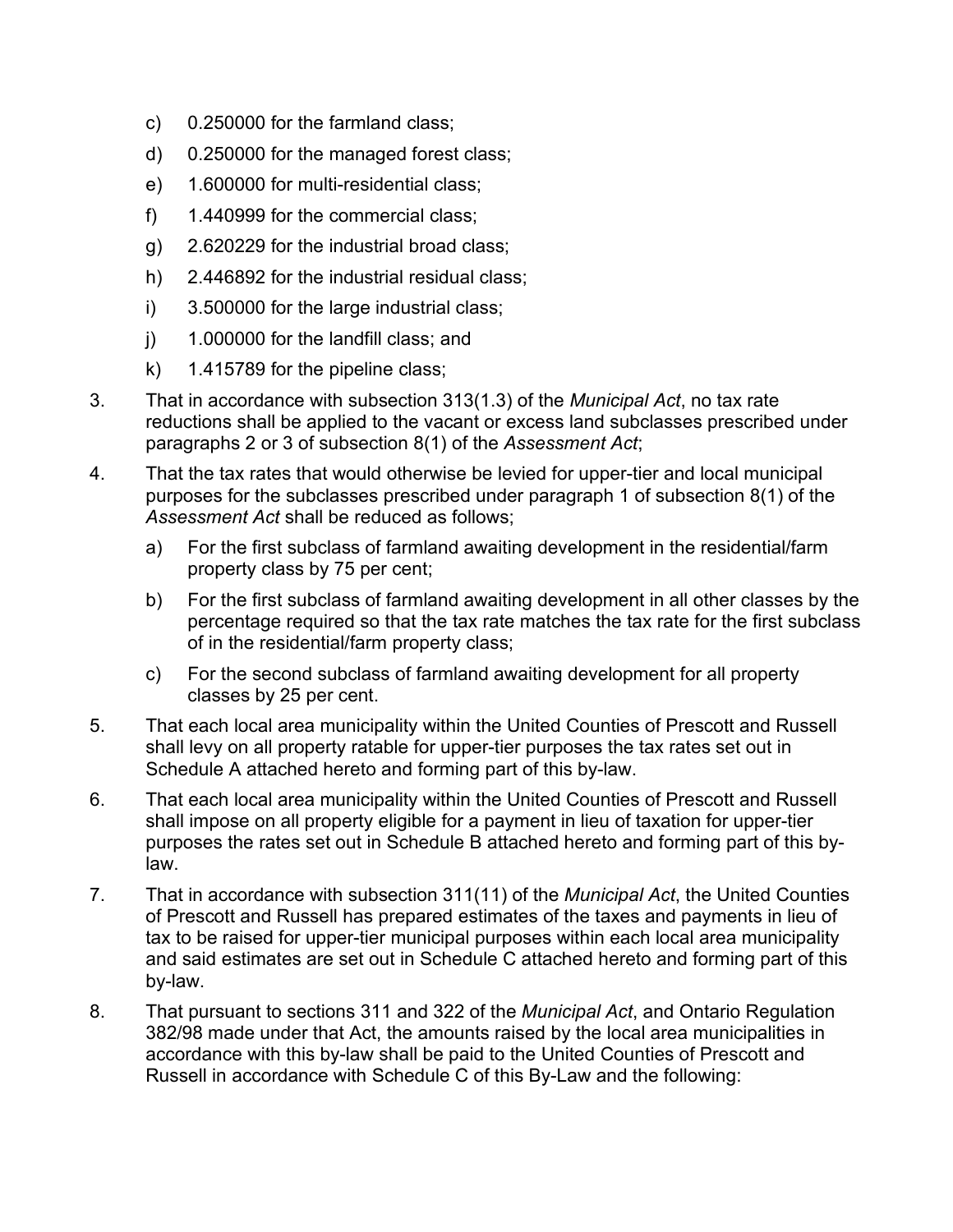| <b>Instalment Due</b><br>Date | <b>Instalment Amount</b>                                                                                                                                                              |
|-------------------------------|---------------------------------------------------------------------------------------------------------------------------------------------------------------------------------------|
| March 31 <sup>st</sup>        | 25% per cent of the amount required for upper-tier purposes for the prior year                                                                                                        |
| June 30 <sup>th</sup>         | 50% of the amount required for upper-tier purposes for the year less the<br>amount of the March 31 <sup>st</sup> instalment paid on or before June 30 <sup>th</sup>                   |
| September 30th                | 25% of the amount required for upper-tier purposes for the year                                                                                                                       |
| December 15 <sup>th</sup>     | The balance of amount required for upper-tier purposes for the year including<br>prescribed adjustments that may be made subsequent to the establishment of<br>estimates for the year |

- 9. That for greater clarity, the December  $15<sup>th</sup>$  payment shall include a reconciliation of the upper-tier share of amounts received by local area municipalities in respect of:
	- a) Railway and power utility lands pursuant to section 315 of the Municipal Act; and
	- b) Universities and other institutions pursuant to section 323 of the Municipal Act*.*
- 10. That pursuant to Subsection 311(19) of the *Municipal Act,* a lower tier municipality that fails to make any payment or portion thereof, as provided in this by-law shall pay to the interest on the amount in default at a rate of 15% per annum from the date the payment is due until finally paid.
- 11. That the taxes imposed under this By-Law shall be deemed to be imposed on the first day of the taxation year

By-law read a first, second, and third time, and passed on March 23, 2022.

Daniel Lafleur, Warden

Mélissa Cadieux, Clerk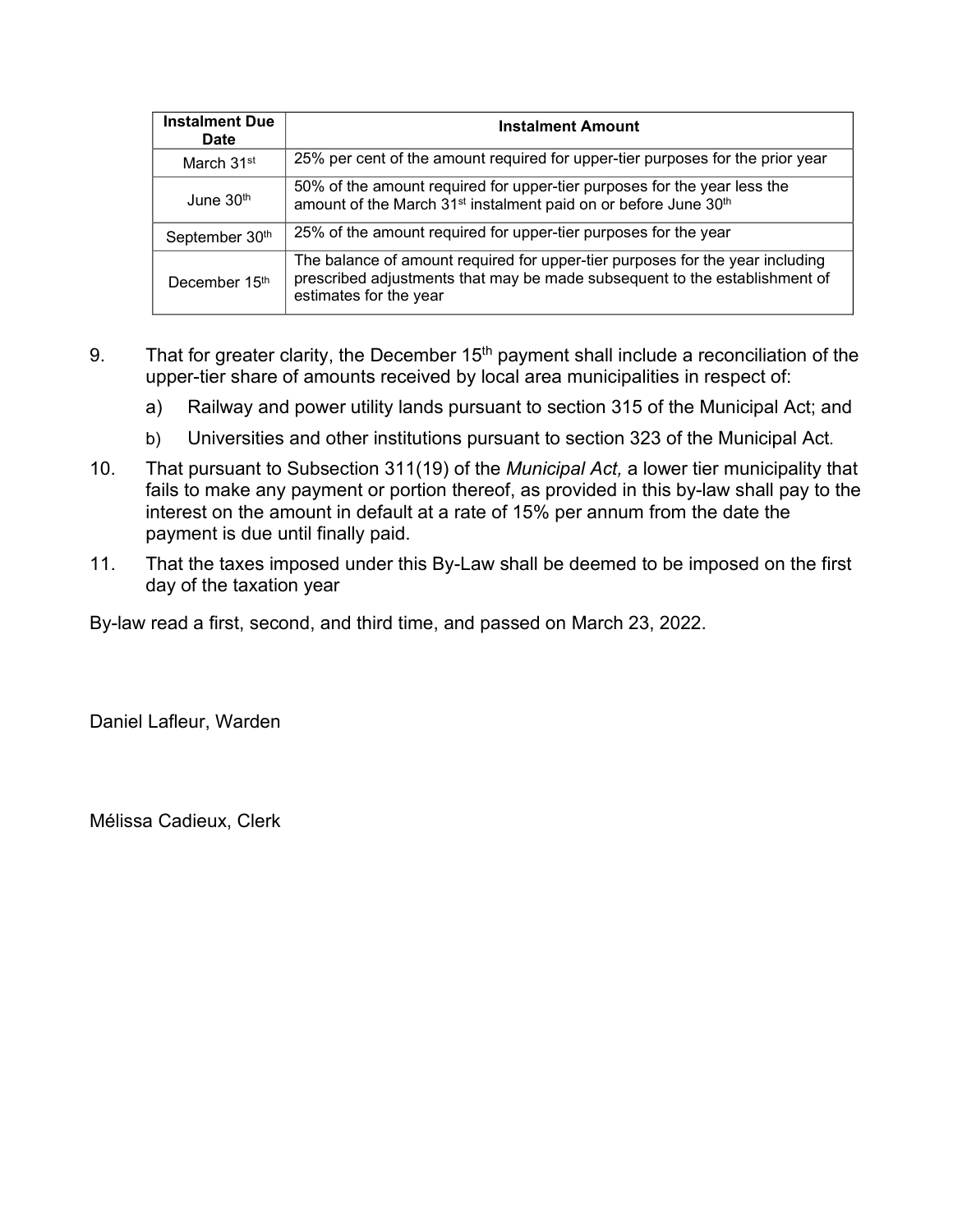## **2022 Property Taxes by Property Class**

| <b>Property Class /</b><br><b>Subclass</b>                  | <b>Realty Tax</b><br>Class (RTC) /<br><b>Realty Tax</b><br><b>Qualifier (RTQ)</b> | <b>Current Value</b><br><b>Assessment</b><br>(CVA) | <b>Tax Ratio</b> | <b>Upper-Tier</b><br><b>Tax Rate</b> | <b>Upper-Tier</b><br><b>Tax</b> |
|-------------------------------------------------------------|-----------------------------------------------------------------------------------|----------------------------------------------------|------------------|--------------------------------------|---------------------------------|
| <b>Residential</b>                                          | <b>RT</b>                                                                         | 9,798,890,090                                      | 1.000000         | 0.00426800                           | \$41,821,663                    |
| Farm                                                        | <b>FT</b>                                                                         | 2,207,368,773                                      | 0.250000         | 0.00106700                           | \$2,355,262                     |
| <b>Managed Forest</b>                                       | <b>TT</b>                                                                         | 30,446,200                                         | 0.250000         | 0.00106700                           | \$32,486                        |
| <b>New Multi-Residential</b>                                | <b>NT</b>                                                                         | 20,499,700                                         | 1.000000         | 0.00426800                           | \$87,493                        |
| <b>Multi-Residential</b>                                    | MT                                                                                | 138,100,900                                        | 1.600000         | 0.00682880                           | \$943,063                       |
| <b>Commercial</b>                                           | CT                                                                                | 485,298,208                                        | 1.440999         | 0.00615018                           | \$2,984,671                     |
| <b>Commercial</b>                                           | <b>XT</b>                                                                         | 210,706,408                                        | 1.440999         | 0.00615018                           | \$1,295,882                     |
| <b>Commercial</b>                                           | GT                                                                                | 1,018,500                                          | 1.440999         | 0.00615018                           | \$6,264                         |
| <b>Commercial</b>                                           | <b>ST</b>                                                                         | 26,632,491                                         | 1.440999         | 0.00615018                           | \$163,795                       |
| <b>Commercial</b>                                           | ZT                                                                                | 23,357,000                                         | 1.440999         | 0.00615018                           | \$143,650                       |
| <b>Commercial</b>                                           | YT                                                                                | 5,416,000                                          | 1.440999         | 0.00615018                           | \$33,309                        |
| <b>Commercial - Excess</b><br>Land                          | CU                                                                                | 6,343,020                                          | 1.440999         | 0.00615018                           | \$39,011                        |
| <b>Commercial - Excess</b><br>Land                          | XU                                                                                | 5,282,492                                          | 1.440999         | 0.00615018                           | \$32,488                        |
| <b>Commercial - Excess</b><br>Land                          | ZU                                                                                | 186,400                                            | 1.440999         | 0.00615018                           | \$1,146                         |
| <b>Commercial - Vacant</b><br>Land                          | CX                                                                                | 37,327,900                                         | 1.440999         | 0.00615018                           | \$229,573                       |
| <b>Commercial - Small-</b><br><b>Scale On-Farm Business</b> | C <sub>7</sub>                                                                    | 40,100                                             | 1.440999         | 0.00615018                           | \$247                           |
| <b>Industrial</b>                                           | IT                                                                                | 45,307,150                                         | 2.446892         | 0.01044334                           | \$473,158                       |
| <b>Industrial</b>                                           | $\overline{\mathsf{J}\mathsf{T}}$                                                 | 30,561,800                                         | 2.446892         | 0.01044334                           | \$319,167                       |
| <b>Industrial - Excess Land</b>                             | IU                                                                                | 926,450                                            | 2.446892         | 0.01044334                           | \$9,675                         |
| <b>Industrial - Excess Land</b>                             | JU                                                                                | 989,700                                            | 2.446892         | 0.01044334                           | \$10,336                        |
| <b>Industrial - Vacant Land</b>                             | $\overline{\mathsf{IX}}$                                                          | 5,889,900                                          | 2.446892         | 0.01044334                           | \$61,510                        |
| <b>Industrial - Small-Scale</b><br><b>On-Farm Business</b>  | 17                                                                                | 50,000                                             | 2.446892         | 0.01044334                           | \$522                           |
| <b>Industrial - Small-Scale</b><br><b>On-Farm Business</b>  | J <sub>7</sub>                                                                    | 67,000                                             | 2.446892         | 0.01044334                           | \$700                           |
| Large Industrial                                            | KT                                                                                | 2,269,900                                          | 3.500000         | 0.01493800                           | \$33,908                        |
| <b>Large Industrial</b>                                     | <b>LT</b>                                                                         | 14,063,500                                         | 3.500000         | 0.01493800                           | \$210,081                       |
| <b>Large Industrial - Excess</b><br>Land                    | <b>KU</b>                                                                         | 21,000                                             | 3.500000         | 0.01493800                           | \$314                           |
| <b>Large Industrial - Excess</b><br>Land                    | LU                                                                                | 314,600                                            | 3.500000         | 0.01493800                           | \$4,699                         |
| <b>Pipeline</b>                                             | PT                                                                                | 29,851,000                                         | 1.415789         | 0.00604259                           | \$180,377                       |
| <b>Total Taxable</b>                                        |                                                                                   | 13, 127, 226, 182                                  |                  |                                      | \$51,474,450                    |

**\*Amounts may vary due to rounding**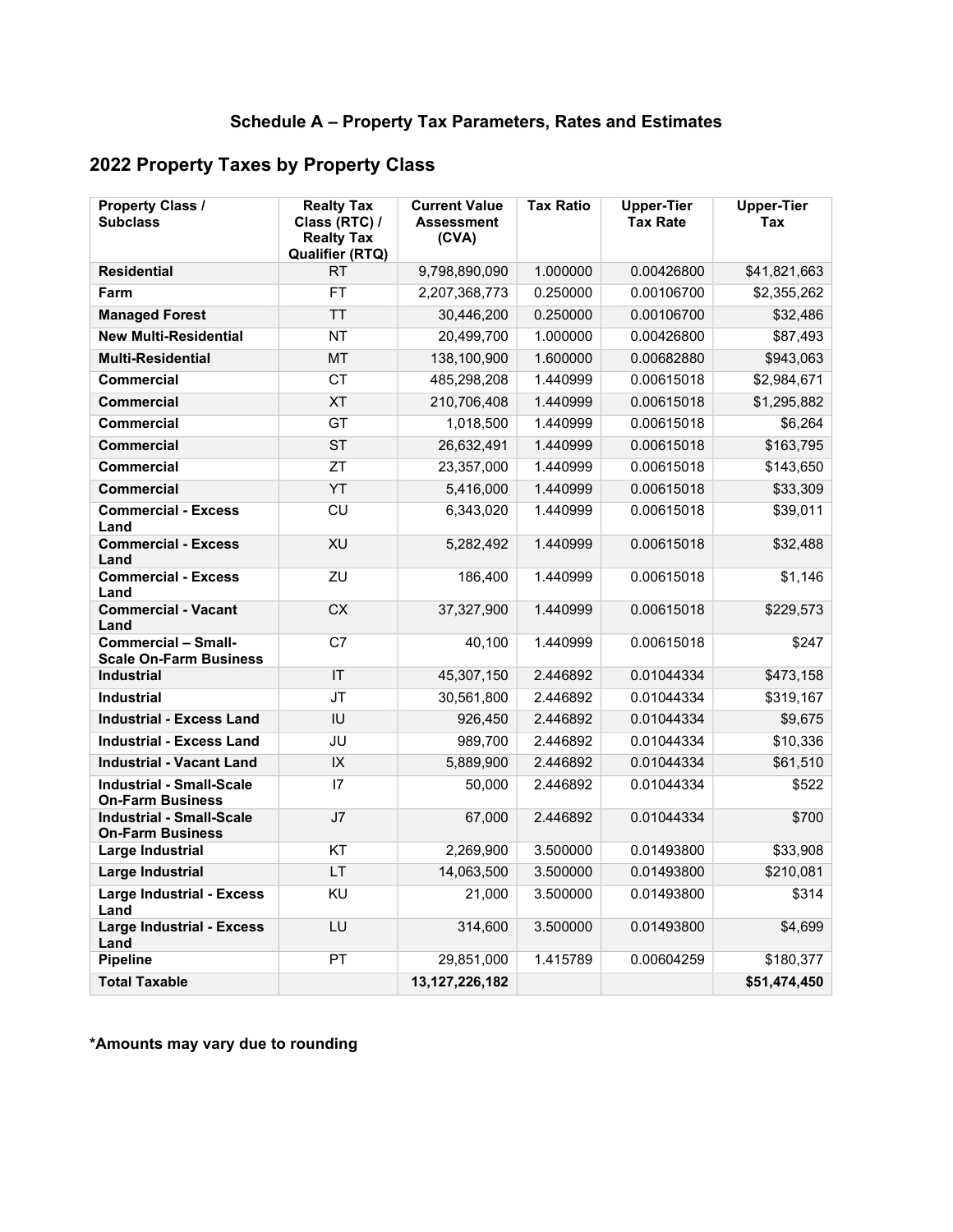## **Schedule B – Payments In Lieu of Tax, Rates and Estimates**

## **2022 Payments In Lieu by Property Class**

| <b>Property Class /</b><br><b>Subclass</b> | <b>Realty Tax</b><br><b>Class</b><br>$(RTC)$ /<br><b>Realty Tax</b><br>Qualifier<br>(RTQ) | <b>Current</b><br>Value<br><b>Assessment</b><br>(CVA) | <b>Tax Ratio</b> | <b>Upper-Tier</b><br>Rate | <b>Upper-Tier</b><br><b>Payment In</b><br>Lieu |
|--------------------------------------------|-------------------------------------------------------------------------------------------|-------------------------------------------------------|------------------|---------------------------|------------------------------------------------|
| <b>Residential</b>                         | <b>RG</b>                                                                                 | 11,322,000                                            | 1.000000         | 0.00426800                | \$48,322                                       |
| <b>Residential</b>                         | <b>RH</b>                                                                                 | 114,600                                               | 1.000000         | 0.00426800                | \$489                                          |
| <b>Residential</b>                         | <b>RF</b>                                                                                 | 8,000                                                 | 1.000000         | 0.00426800                | \$34                                           |
| <b>Residential</b>                         | <b>RP</b>                                                                                 | 236,000                                               | 1.000000         | 0.00426800                | \$1,007                                        |
| <b>Commercial</b>                          | <b>CF</b>                                                                                 | 21,222,300                                            | 1.440999         | 0.00615018                | \$130,521                                      |
| Commercial                                 | CG                                                                                        | 10,068,400                                            | 1.440999         | 0.00615018                | \$61,922                                       |
| <b>Commercial</b>                          | <b>CH</b>                                                                                 | 1,343,300                                             | 1.440999         | 0.00615018                | \$8,262                                        |
| Commercial                                 | XF                                                                                        | 1,939,000                                             | 1.440999         | 0.00615018                | \$11,925                                       |
| <b>Commercial - Excess</b><br>Land         | <b>CK</b>                                                                                 | 38,700                                                | 1.440999         | 0.00615018                | \$238                                          |
| <b>Commercial - Vacant</b><br>Land         | CZ                                                                                        | 599,400                                               | 1.440999         | 0.00615018                | \$3,686                                        |
| <b>Industrial</b>                          | <b>IH</b>                                                                                 | 691,700                                               | 2.446892         | 0.01044334                | \$7,224                                        |
| <b>Industrial</b>                          | IG                                                                                        | 7,800                                                 | 2.446892         | 0.01044334                | \$81                                           |
| <b>Industrial - Excess Land</b>            | IK                                                                                        | 76,900                                                | 2.446892         | 0.01044334                | \$803                                          |
| <b>Industrial - Vacant Land</b>            | IZ                                                                                        | 35,000                                                | 2.446892         | 0.01044334                | \$366                                          |
| Landfill                                   | <b>HF</b>                                                                                 | 404,200                                               | 1.000000         | 0.00426800                | \$1,725                                        |
| <b>Total Payment in Lieu</b>               |                                                                                           | 48,107,300                                            |                  |                           | \$276,605                                      |

**\*Amounts may vary due to rounding**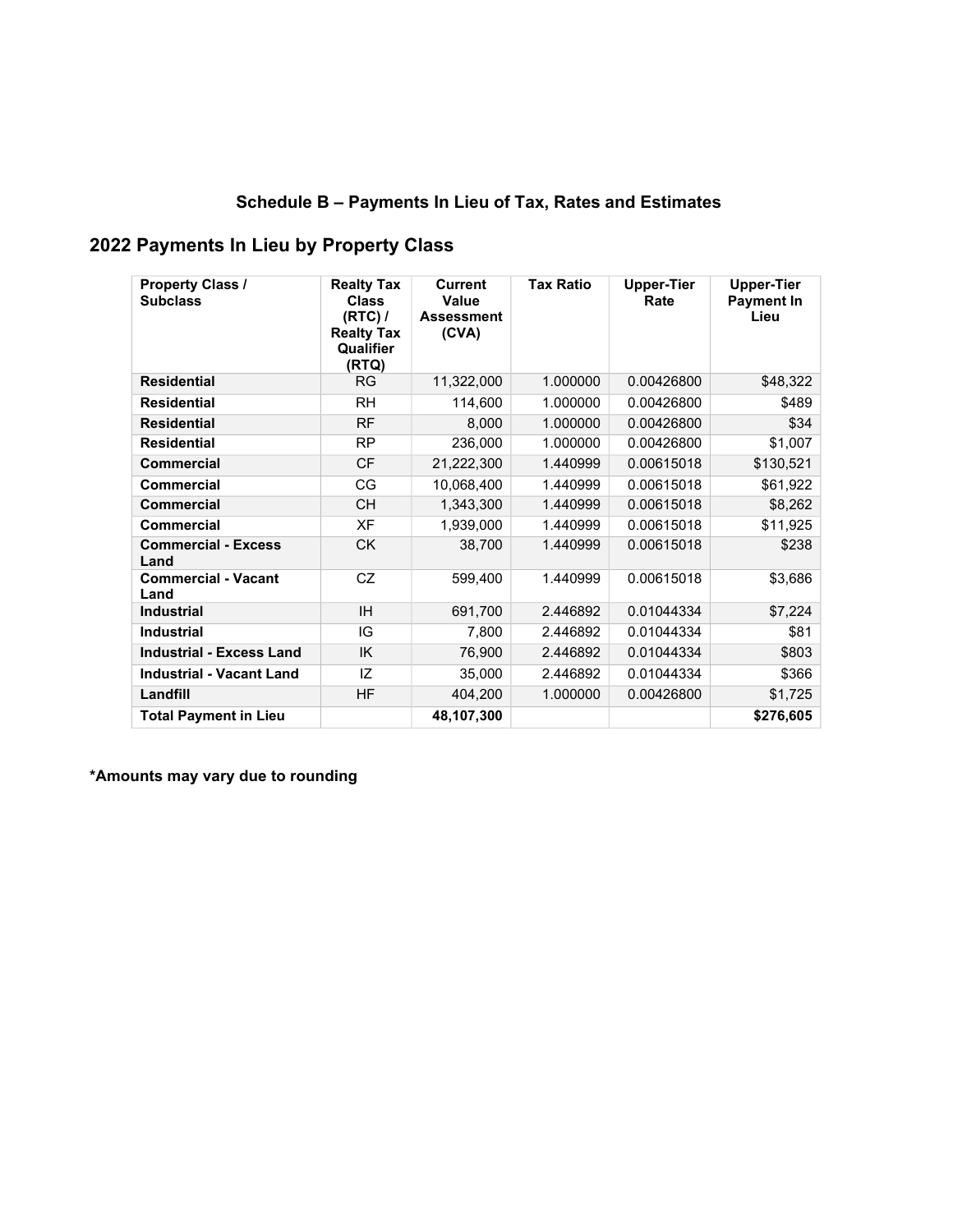**Schedule C – Schedule of Instalments due to the United Counties of Prescott and Russell by Local Area Municipality for the year 2022** 

| <b>Assessment</b> | Township of<br><b>Alfred and</b><br>Plantagenet | Village of<br>Casselman | Township of<br>Champlain | City of<br><b>Clarence-</b><br><b>Rockland</b> | Township of<br>East<br>Hawkesbury | Town of<br><b>Hawkesbury</b> | Township of<br>the Nation | Township of<br><b>Russell</b> | <b>Total</b>      |
|-------------------|-------------------------------------------------|-------------------------|--------------------------|------------------------------------------------|-----------------------------------|------------------------------|---------------------------|-------------------------------|-------------------|
| 2022              | 1,267,532,600                                   | 498.089.300             | 1,141,390,400            | 3,337,455,500                                  | 670,731,400                       | 863,247,600                  | 2,358,292,773             | 2,990,486,609                 | 13, 127, 226, 182 |
| Taxable           |                                                 |                         |                          |                                                |                                   |                              |                           |                               |                   |
| Assessment        |                                                 |                         |                          |                                                |                                   |                              |                           |                               |                   |
| 2022              | 4.936.100                                       | 1.726.400               | 4.156.400                | 4.949.200                                      | 6.189.000                         | 11,464,100                   | 9.426.900                 | 5.259.200                     | 48,107,300        |
| Payment in        |                                                 |                         |                          |                                                |                                   |                              |                           |                               |                   |
| Lieu Taxable      |                                                 |                         |                          |                                                |                                   |                              |                           |                               |                   |
| <b>Total 2022</b> | 1,272,468,700                                   | 499.815.700             | 1.145.546.800            | 3,342,404,700                                  | 676,920,400                       | 874.711.700                  | 2,367,719,673             | 2,995,745,809                 | 13,175,333,482    |
| Assessment        |                                                 |                         |                          |                                                |                                   |                              |                           |                               |                   |

**2022 Taxable Assessment per Local Area Municipality** 

#### **2022 Taxation Levy per Local Area Municipality**

| <b>Estimate</b>                       | Township of<br><b>Alfred and</b><br><b>Plantagenet</b> | <b>Village of</b><br>Casselman | Township of<br>Champlain | City of<br><b>Clarence-</b><br><b>Rockland</b> | Township of<br>East<br>Hawkesbury | Town of<br>Hawkesbury | Township of<br>the Nation | Township of<br><b>Russell</b> | <b>Total</b> |
|---------------------------------------|--------------------------------------------------------|--------------------------------|--------------------------|------------------------------------------------|-----------------------------------|-----------------------|---------------------------|-------------------------------|--------------|
| 2022<br>Taxation<br>Levy              | 4,783,816                                              | 2,286,642                      | 4,706,090                | 13,970,674                                     | 2,044,732                         | 4,302,579             | 7,476,861                 | 11,902,998                    | 51,474,392   |
| 2022<br>Payment in<br>Lieu Levy       | 27,653                                                 | 10.966                         | 26,396                   | 29,974                                         | 34,293                            | 70,938                | 44,356                    | 32,032                        | 276,608      |
| <b>Total 2022</b><br>Taxation<br>Levy | 4,811,469                                              | 2,297,608                      | 4,732,486                | 14,000,648                                     | 2,079,025                         | 4,373,517             | 7,521,217                 | 11,935,030                    | 51,751,000   |

#### **2022 Taxation Levy Instalments per Local Area Municipality**

| <b>Instalments</b>              | Township of<br>Alfred and<br><b>Plantagenet</b> | Village of<br>Casselman | Township of<br>Champlain | City of<br>Clarence-<br><b>Rockland</b> | Township of<br>East<br>Hawkesbury | Town of<br>Hawkesbury | Township of<br>the Nation | Township of<br>Russell | <b>Total</b> |
|---------------------------------|-------------------------------------------------|-------------------------|--------------------------|-----------------------------------------|-----------------------------------|-----------------------|---------------------------|------------------------|--------------|
| Payment 1,<br>Due March<br>31st | 1,152,719                                       | 528,620                 | 1,140,103                | 3,320,075                               | 498,412                           | 1,063,879             | 1,789,937                 | 2,748,754              | 12,242,499   |
| Payment 2,<br>Due June<br>1st   | 1,253,016                                       | 620,184                 | 1,226,139                | 3,680,249                               | 541,101                           | 1,122,880             | 1,970,672                 | 3,218,760              | 13,633,001   |
| Payment 3,<br>Due               | 1,202,867                                       | 574,402                 | 1,183,122                | 3,500,162                               | 519,756                           | 1,093,379             | 1,880,304                 | 2,983,758              | 12,937,750   |